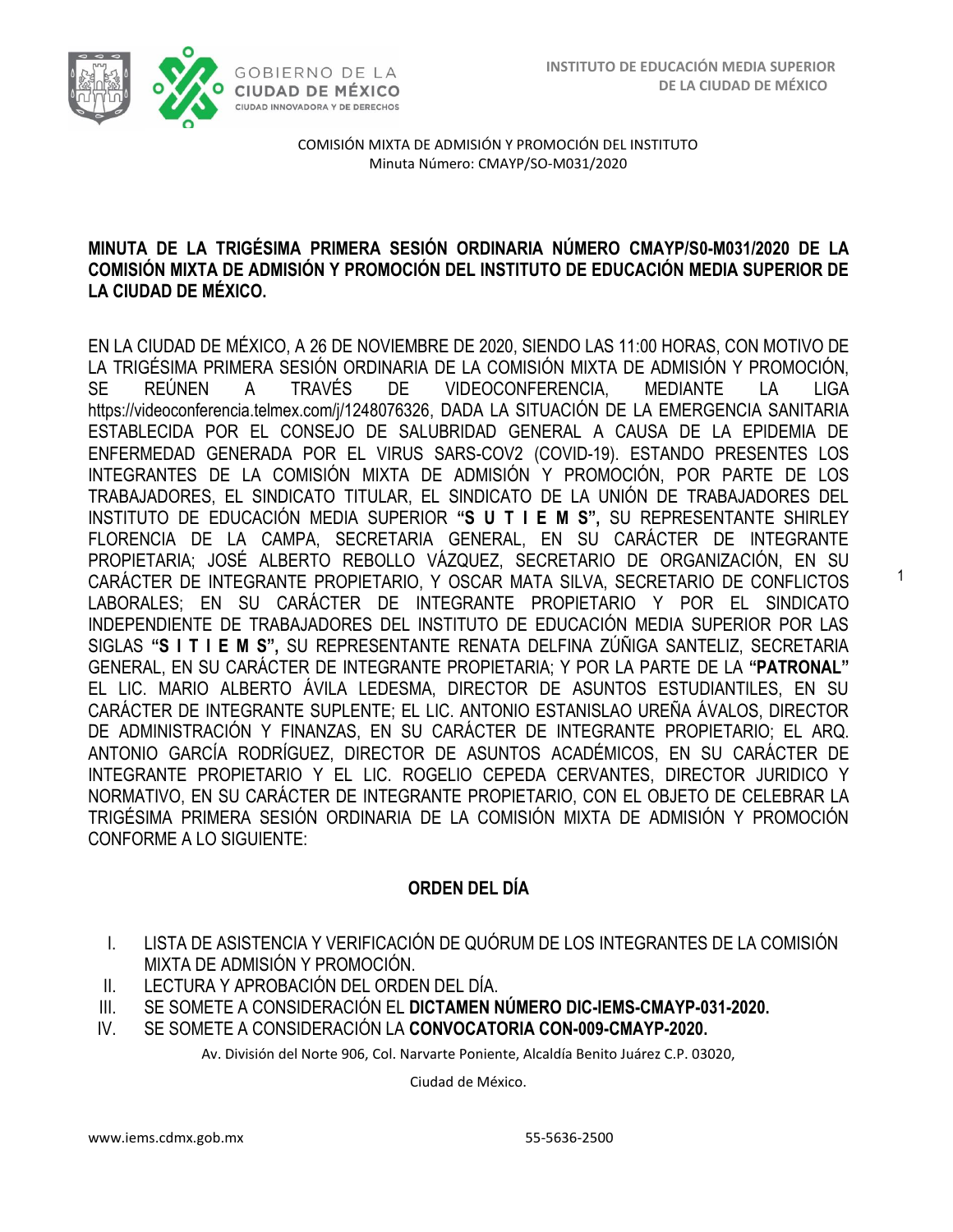

- V. SE PROPONE FECHA PARA LA CELEBRACIÓN DE LA TRIGÉSIMA SEGUNDA SESIÓN ORDINARIA DE LA COMISIÓN MIXTA DE ADMISIÓN Y PROMOCIÓN.
- VI. ASUNTOS GENERALES.

### **M I N U T A**

**PRIMERO.-** DE ACUERDO CON LA LISTA DE ASISTENCIA DE LOS INTEGRANTES DE LA COMISIÓN, EXISTE QUÓRUM LEGAL VÁLIDO PARA LLEVAR A CABO LA TRIGÉSIMA PRIMERA SESIÓN ORDINARIA DE LA COMISIÓN MIXTA DE ADMISIÓN Y PROMOCIÓN.

**SEGUNDO.-** PREVIA LECTURA SE APRUEBA EL ORDEN DEL DÍA PROPUESTO POR LOS INTEGRANTES.

**TERCERO.-** LOS INTEGRANTES DE LA COMISIÓN MIXTA DE ADMISIÓN Y PROMOCIÓN APRUEBAN EN TODAS Y CADA UNA DE SUS PARTES EL DICTAMEN **DIC-IEMS-CMAYP-031-2020** Y LA **CONVOCATORIA CON-009-CMAYP-2020 "PÚBLICA ABIERTA"**, PARA TODOS LOS EFECTOS ADMINISTRATIVOS CORRESPONDIENTES.

**CUARTO.-** SE ACUERDA FECHA PARA LA CELEBRACIÓN DE LA TRIGÉSIMA SEGUNDA SESIÓN ORDINARIA DE LA COMISIÓN MIXTA DE ADMISIÓN Y PROMOCIÓN EL DÍA 3 DE DICIEMBRE DE 2020, A LAS 11:00 HRS. SE ENVIARÁ MEDIANTE CORREO ELECTRÓNICO LA LIGA DE LA VIDEOCONFERENCIA A LOS INTEGRANTES, PREVIO A LA SESIÓN RESPECTIVA.

#### **QUINTO.- ASUNTOS GENERALES**

- LA DIRECCIÓN DE ADMINISTRACIÓN Y FINANZAS INFORMA QUE LA PRÓXIMA SEMANA PRESENTARÁ EL NÚMERO DE PLAZA DEL PERSONAL ADMINISTRATIVO. LAS REPRESENTACIONES SINDICALES Y DEL INSTITUTO SE COMPROMETEN A PRESENTAR LA PROPUESTA DE CONVOCATORIA PARA CAMBIOS DE TURNO Y PLANTEL PARA PERSONAL ADMINISTRATIVO.
- CON RELACIÓN A LAS 5 PLAZAS AÚN NO SE CUENTA CON LA INFORMACIÓN DE LA CONSULTA REALIZADA.

**SEXTO.-** LA DIRECCIÓN DE ADMINISTRACIÓN Y FINANZAS Y LA DIRECCIÓN DE ASUNTOS ACADÉMICOS, EN EL ÁMBITO DE SUS RESPECTIVAS COMPETENCIAS REALIZARÁN LOS ACTOS Y

Av. División del Norte 906, Col. Narvarte Poniente, Alcaldía Benito Juárez C.P. 03020,

Ciudad de México.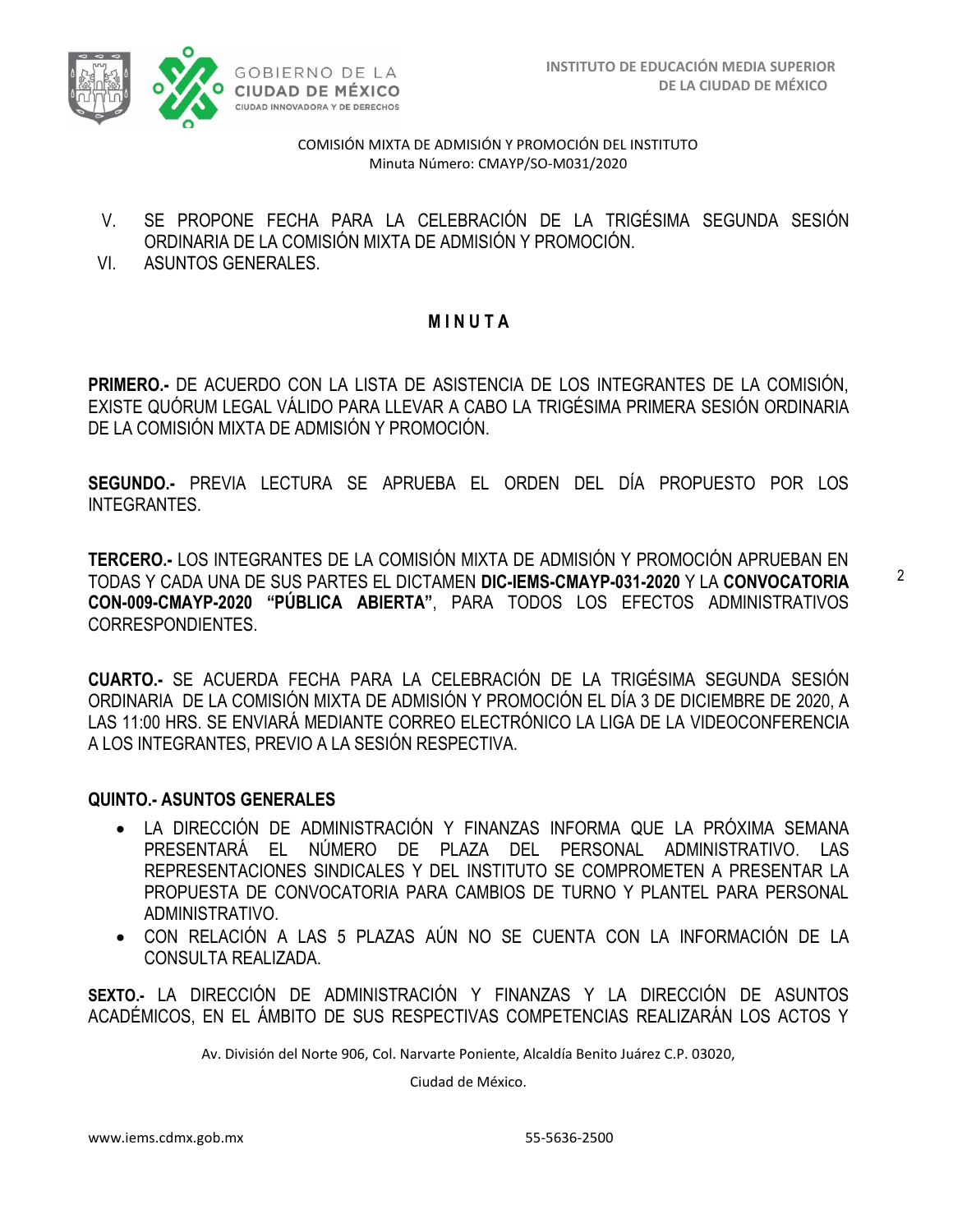

#### ACCIONES CONDUCENTES A EFECTO DE DAR SEGUIMIENTO EN SUS TÉRMINOS AL **DIC-IEMS-CMAYP-031-2020** Y LA **CONVOCATORIA CON-009-CMAYP-2020 "PÚBLICA ABIERTA"**, ASÍ COMO PARA TODOS LOS EFECTOS ADMINISTRATIVOS CORRESPONDIENTES.

**SÉPTIMO.-** LOS ACUERDOS TOMADOS EN LA PRESENTE SESIÓN, SON VÁLIDOS Y SURTIRÁN SUS EFECTOS LEGALES Y JURÍDICOS EN TÉRMINOS DE LO DISPUESTO POR EL ARTÍCULO TERCERO, PÁRRAFOS SÉPTIMO Y OCTAVO DEL "ACUERDO POR EL QUE SE AUTORIZA EL USO DE MEDIOS REMOTOS TECNOLÓGICOS DE COMUNICACIÓN COMO MEDIOS OFICIALES PARA CONTINUAR CON LAS FUNCIONES ESENCIALES Y SE ESTABLECEN MEDIDAS PARA LA CELEBRACIÓN DE LAS SESIONES DE LOS ÓRGANOS COLEGIADOS EN LAS DEPENDENCIAS, ÓRGANOS DESCONCENTRADOS, ENTIDADES DE LA ADMINISTRACIÓN PÚBLICA Y ALCALDÍAS DE LA CIUDAD DE MÉXICO, CON MOTIVO DE LA EMERGENCIA SANITARIA POR CAUSAS DE FUERZA MAYOR DEL CONSEJO DE SALUD DE LA CIUDAD DE MÉXICO", PUBLICADO EN LA GACETA OFICIAL DE LA CIUDAD DE MÉXICO EL 06 DE ABRIL DE 2020".

**OCTAVO.-** AGOTADOS EN SU TOTALIDAD LOS ASUNTOS DEL ORDEN DEL DÍA, LOS INTEGRANTES DE LA COMISIÓN EXPRESARON SU CONSENTIMIENTO SIN MEDIAR ALGÚN VICIO DE LA VOLUNTAD, RESPECTO DE LA MINUTA EMITIDA, LA QUE SURTIRÁ SUS EFECTOS LEGALES A PARTIR DE SU PUBLICACIÓN EN LA PÁGINA OFICIAL DEL INSTITUTO DE CONFORMIDAD CON EL NUMERAL SÉPTIMO DE LA PRESENTE MINUTA, Y LAS FIRMAS AUTÓGRAFAS DE LOS QUE EN ELLA INTERVINIERON SE ASENTARAN UNA VEZ TERMINADA LA EMERGENCIA SANITARIA.-------------------------------------------------------

----------------------------------------------------------------------------------------------------------------------------------------------------- ESTE DOCUMENTO SE CONCLUYE SIENDO LAS 13:05 HORAS DEL 26 DE NOVIEMBRE DE 2020--------------------------------------------------------------------------------------------------------------------------------------------------------

> Av. División del Norte 906, Col. Narvarte Poniente, Alcaldía Benito Juárez C.P. 03020, Ciudad de México.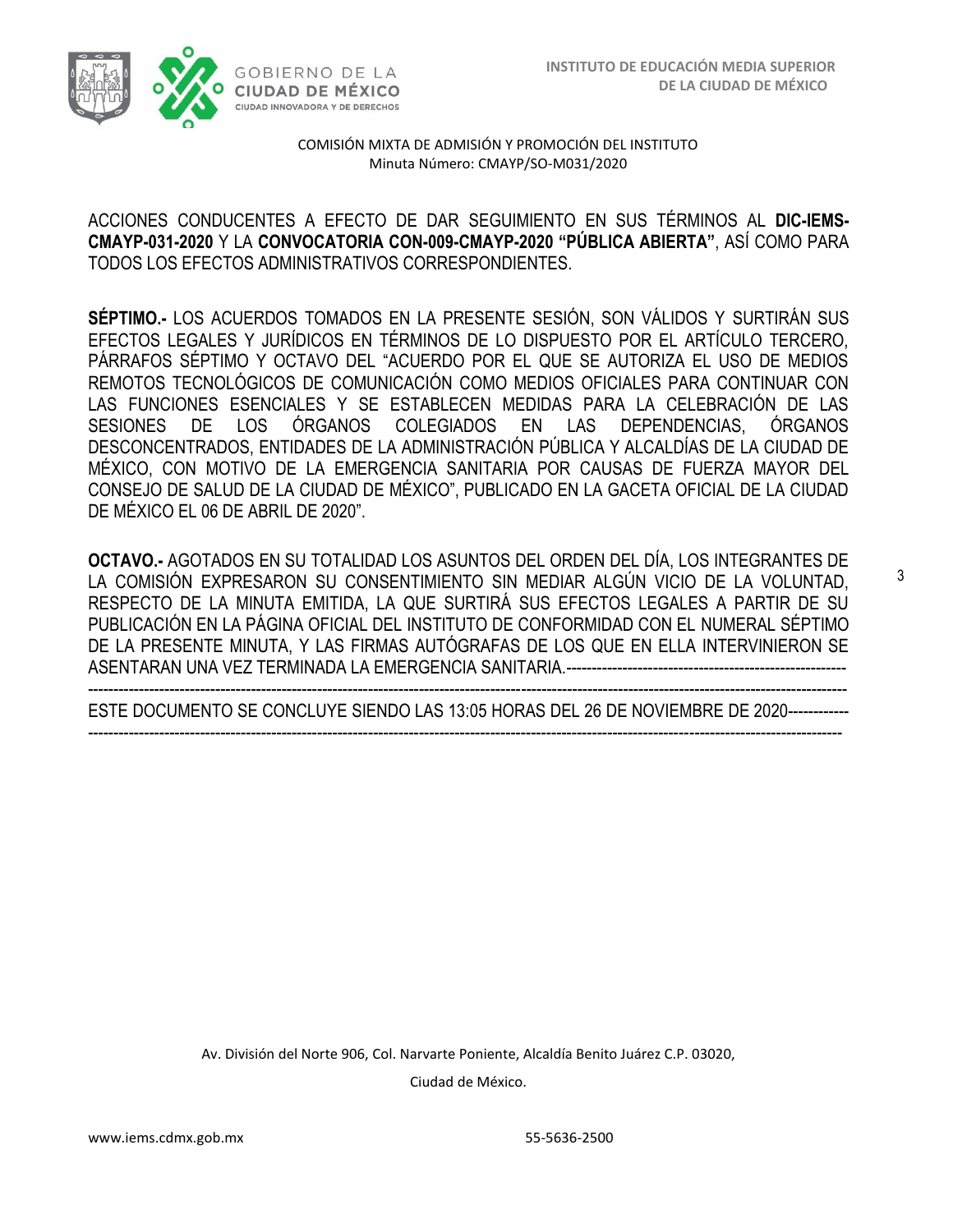

**FIRMAN LAS PARTES**

# **POR PARTE DE LOS TRABAJADORES DEL IEMSCDMX**

### **SHIRLEY FLORENCIA DE LA CAMPA RENATA DELFINA ZUÑIGA SANTELIZ**

INTEGRANTE PROPIETARIA SECRETARIA GENERAL DEL SINDICATO DE LA UNIÓN DE TRABAJADORES DEL INSTITUTO DE EDUCACIÓN MEDIA **SUPERIOR** (SUTIEMS)

INTEGRANTE PROPIETARIA SECRETARIA GENERAL DEL SINDICATO INDEPENDIENTE DE TRABAJADORES DEL INSTITUTO DE EDUCACIÓN MEDIA SUPERIOR (SITIEMS)

# **JOSÉ ALBERTO REBOLLO VÁZQUEZ OSCAR MATA SILVA**

INTEGRANTE PROPIETARIO SECRETARIO DE ORGANIZACIÓN DEL SINDICATO DE LA UNIÓN DE TRABAJADORES DEL INSTITUTO DE EDUCACIÓN MEDIA SUPERIOR (SUTIEMS)

INTEGRANTE PROPIETARIO SECRETARIO DE CONFLICTOS LABORALES DEL SINDICATO DE LA UNIÓN DE TRABAJADORES DEL INSTITUTO DE EDUCACIÓN MEDIA SUPERIOR (SUTIEMS)

Av. División del Norte 906, Col. Narvarte Poniente, Alcaldía Benito Juárez C.P. 03020,

Ciudad de México.